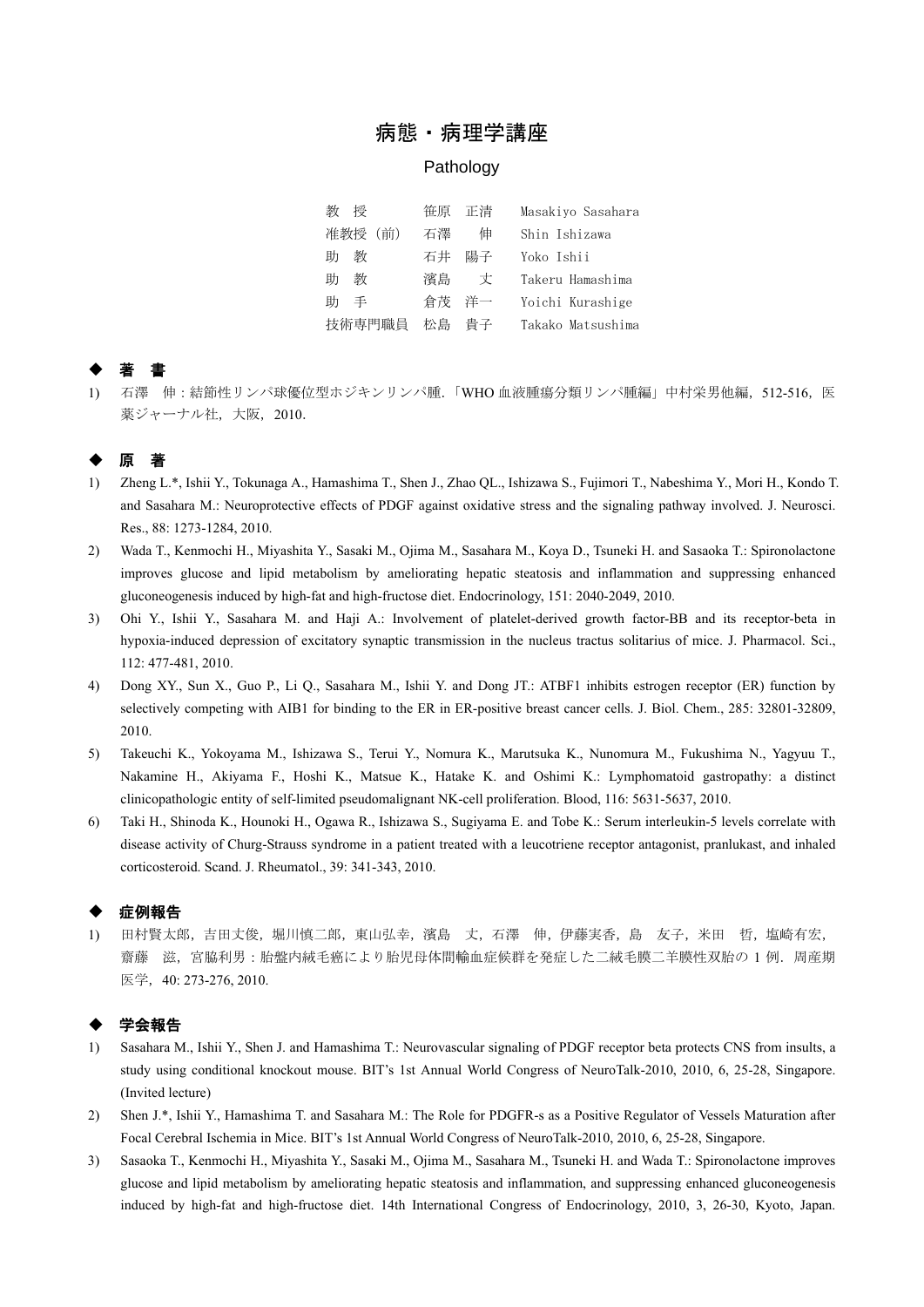Endocr. J., 57(Suppl.2): S399, 2010.

- 4) Fukuoka J., Egashira R., Taniguchi H., Takemura T., Fukuda Y., Tanaka T., Kumagai N., Origasa H., Kondoh Y., Kataoka K., Abrahams N., Allen T., Beasley MB., Brambilla E., Colby TV., English JC., Galateau-Sallé F., Gomes MM., Hayashi T., Hayashi S., Hebisawa A., Ishizawa S., Jones K., Kawabata Y., Kitaichi M., Kerr KM., Murer B., Nomoto K., Oka T., Shimizu S., Takahashi H., Travis WD., Tazelaar HD., Tsutsumi Y., Yamadori I. and Yamasaki F.: Agreement of Pathological Diagnosis In Fibrosing Interstitial Pneumonia. ATS 2010 International Conference, 2010, 5, 13-15, New Orleans, USA. Am. J. Rspir, Crit. Care. Med., 181: A2957, 2010.
- 5) Matsui S., Shinoda K., Taki H., Yamada T., Hayashi R., Tobe K., Fukuoka J., Ishizawa S., Masaki Y. and Umehara H.: Pulmonary Involvement of IgG4-positive Multi-organ Lymphoproliferative Syndrome (IgG4+ MOLPS). ATS 2010, 2010, 5, 13-15, New Orleans, USA. Am. J. Rspir, Crit. Care. Med., 181: A6003, 2010.
- 6) Wada T., Miyashita Y., Sasaki M., Ishii Y., Sasahara M., Tsuneki H. and Sasaoka T.: Eplerenone ameliorates hepatic lipid accumulation, inflammation, and fibrosis induced by high-fat and high-fructose feeding in the liver specific SREBP1c transgenic mice. The 3rd International Aldosterone Forum in Japan. 2010, 5, 15-16, Tokyo, Japan.
- 7) Wada T., Miyashita Y., Sasaki M., Kenmochi H, Sasahara M., Tsuneki H. and Sasaoka T.: Spironolactone improves glucose and lipid metabolism and ameliorates hepatic steatosis induced by high-fat and high-fructose diet. American Diabetes Association (ADA) 70th Scientific Sessions, 2010, 6, 25-29, Orlando, USA. Diabetes, 59 (Suppl.1): A417-A418, 2010.
- 8) Suzuki H., Usui I., Kato I., Kanatani Y., Yamazaki Y., Fujisaka S., Senda S., Urakaze M., Sasahara M., Takasawa S., Okamoto H., Kobayashi M. and Tobe K.: PDGFR-β deletion improves diabetic nephropathy in CaM Kinase IIα (Thr286Asp) Transgenic Mice. American Diabetes Association (ADA) 70th Scientific Sessions, 2010, 6, 25-29, Orlando, USA. Diabetes, 59(Suppl.1): A1, 2010.
- 9) Shen J.\*, Ishii Y., Xu G., Hamashima T., Matsushima T., Yamamoto S., Takatsuru Y., Nabekura J. and Sasahara M.: The Involvement of PDGFR-β in the Maturation of Blood Vessel after Focal Cerebral Ischemia. The 33rd Annual Meeting of the Japan Neuroscience Society (Neuro 2010), 2010, 9, 2-4, Kobe. Neurosci. Res., 68(Suppl.1): e97, 2010.
- 10) Matsui S., Shinoda K., Taki H., Tobe K., Ishida M., Fushiki H.,Fukuoka J., Ishizawa S., Masaki Y. and Umehara H.: Allergic findings in IgG4-related disease. The 8th Asia Pacific Congress of Allergy, Asthma and Clinical Immunology, 2010, 11, 6-9, Singapore.
- 11) Nakagawa T., Ichikawa K., Yamazaki H., Hamashima T., Shen J., Ishii Y., Tomoda F., Inoue H. and Sasahara M.: Impaired Glomerular Adaptability Against Subtotal Nephrectomy after Conditional Knock-Out of Platelet-Derived Growth Factor Receptor (PDGFR)-β in Mice. ASN Renal Week 2010. (43rd Annual Meeting & Scientific Exposition), 2010, 11, 16-21, Denver, USA. J. Am. Soc. Nephrol. 21: 766A, 2010.
- 12) Wada T., Miyashita Y., Sasaki M., Ishii Y., Sasahara M., Tsuneki H. and Sasaoka T.: Blockade of mineralocorticoid receptor ameliorates glucose and lipid metabolism, steatohepatitis, and hepatic fibrosis in a novel mouse model of non-alcoholic steatohepatitis (NASH) utilizing liver-specific SREBP1c transgenic mice. "NASH2010" The 9th Japan Society of Hepatology (JSH) Single Topic Conference, 2010, 11, 18-19, Tokyo, Japan.
- 13) Wada T., Miyashita Y., Sasaki, M., Ishii Y., Sasahara M., Tsuneki H. and Sasaoka T.: Establishment of a novel mouse model of diet-induced metabolic syndrome with non-alcoholic steatohepatitis (NASH), and the therapeutic impact of MR antagonism in the mice. The 3rd Insulin Resistance in Metabolic Disease Forum, 2010, 11, 21, Fukuoka, Japan.
- 14) 申 杰\*,石井陽子,徐 桂華,石澤 伸,濱島 丈,倉茂洋一,松島貴子,笹原正清:マウス局所脳虚血後の修復 過程を正に制御する因子としての PDGFR-β の役割.第 99 回日本病理学会総会,2010, 4, 27-29, 東京.
- 15) 中川泰三,石井陽子,石澤 伸,濱島 丈,笹原正清,尾矢剛志:腎切除後の糸球体リモデリングに対する血小板 由来増殖因子(PDGF)β 受容体抑制の影響.第 99 回日本病理学会総会,2010, 4, 27-29, 東京.
- 16) 尾矢剛志,濱島 丈,笹原正清: Valsalva 洞動脈瘤破裂による心タンポナーデの1剖検例. 第 99 回日本病理学会総 会,2010, 4, 27-29, 東京.
- 17) 市川智巳,林 龍二,鈴木健介,今西信悟,猪又峰彦,山田 徹,三輪敏郎,松井祥子,戸邉一之,松谷裕二,笹 原正清: Sirt1 活性化薬 SRT1720 は、OVA 喘息マウスモデルの炎症反応を抑制する. 第 22 回日本アレルギー学会春 季臨床大会,2010, 5, 8-9, 京都.
- 18) 鈴木ひかり,薄井 勲,加藤一郎,金谷由紀子,石木 学,浦風雅春,高沢 伸,岡本 宏,笹原正清,小林 正, 戸邉一之:PDGF-β 受容体の欠損は,インスリン分泌低下型糖尿病モデルマウスの尿アルブミンを減少させる.第 53 回日本糖尿病学会年次学術集会,2010, 5, 27-29, 岡山.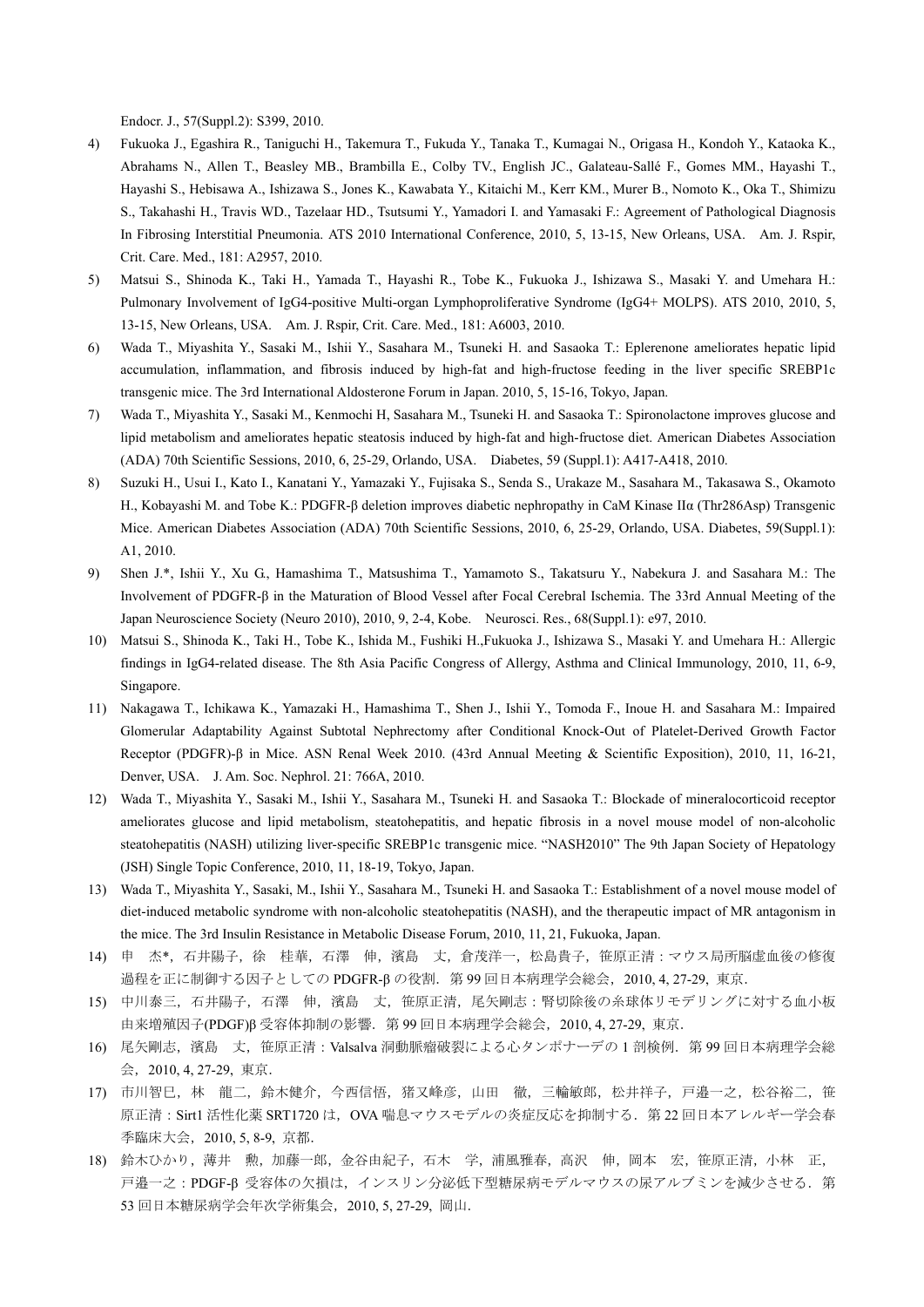- 19) 宮下佑介,和田 努,剱持弘樹,佐々木元大,恒枝宏史,笹原正清,笹岡利安:高脂質高フルクトース負荷マウス のメタボリックシンドローム病態に対する抗アルドステロン薬の改善効果. 第53回日本糖尿病学会年次学術集会, 2010, 5, 27-29, 岡山.
- 20) 中川泰三,泉野 潔,山崎秀憲,市川久美,小池 勤,鍵谷聡志,供田文宏,井上 博,笹原正清:5/6 腎切除後の 糸球体リモデリングに対する血小板由来増殖因子(PDGF)β 受容体発現抑制の影響. 第 53 回日本腎臓学会学術総会, 2010, 6, 16-18, 神戸.
- 21) 和田 努,宮下佑介,佐々木元大,石井陽子,笹原正清,恒枝宏史,笹岡利安:肝特異的 SREBP1c トランスジェニ ックマウスを用いた新規 NASH モデルマウスの作成と、エプレレノンによる改善効果の検討. 第 29 回北陸合同内 分泌代謝談話会,2010, 7, 24, 金沢.
- 22) 松井祥子,篠田晃一郎,多喜博文,朴木博幸,戸辺一之,石田正幸,伏木宏彰,藤坂実千郎,石澤 伸:IgG4/MOLPS 研究会:IgG4 関連疾患におけるアレルギー症状の検討.第 19 回日本シェーグレン症候群学会,2010, 9, 9-10, 千葉.
- 23) 笹原正清:PDGF の病態生理学~発生生物学から臨床医学へ~第 53 回 NPO 法人日本口腔科学会中部地方部会,2010, 10, 2, 富山.(招待講演)
- 24) Nguyen PTH., Hori E., Zhao J., Li R., Urakawa S., Uwano T., Hamashima T., Ishii Y., Matsushima T., Sasahara M., Ono T. and Nishijo H.: Conditional depletion of PDGF-β receptor gene in the central nervous system induced deficits in higher brain functions in mice. 第 57 回中部日本生理学会,2010, 10, 15-16, 豊明.
- 25) 佐々木元大,和田 努,宮下佑介,石井陽子,笹原正清,恒枝宏史,笹岡利安:新規 NASH モデルマウスにおける 抗アルドステロン薬の治療効果.第 10 回日本内分泌学会北陸支部学術集会, 2010, 11, 6, 金沢.
- 26) 堀 隆,高橋博之,清水重喜,石澤 伸,野本一博,高野康雄,福岡順也:Cytological Features of Atypical Teratoid/Rhabdoid Tumor, - A Case Report -. 第 49 回日本臨床細胞学会秋期大会,2010, 11, 21-22, 神戸.
- 27) 和田 努,宮下佑介,佐々木元大,石井陽子,笹原正清,恒枝宏史,笹岡利安:肝特異的 SREBP1c トランスジェニ ックマウスを用いた新規 NASH モデルマウスに対する,エプレレノンの改善作用の検討. 第22回分子糖尿病学シ ンポジウム,2010, 12, 4, 東京.

#### ◆ その他

- 1) 石澤 伸,笹原正清,村井嘉寛:2009 年実施のイタイイタイ病等病理解剖検査報告(1 例).平成 21 年度環境省委 託業務報告書.イタイイタイ病及び慢性カドミウム中毒等に関する総合的研究(重金属等による健康影響に関する 総合的研究).185-187, 2010.
- 2) 申 杰, 石井陽子, 徐 桂華, 石澤 伸, 濱島 丈, 倉茂洋一, 松島貴子, 笹原正清:マウス局所脳虚血後の修復 過程を正に制御する因子としての PDGFR-β の役割. Proceeding of the Japanese Society of Pathology, 99: 228, 2010.
- 3) 中川泰三,石井陽子,石澤 伸,濱島 丈,笹原正清,尾矢剛志:腎切除後の糸球体リモデリングに対する血小板 由来増殖因子(PDGF)β 受容体抑制の影響. Proceeding of the Japanese Society of Pathology, 99: 192, 2010.
- 4) 尾矢剛志,濱島 丈,笹原正清: Valsalva 洞動脈瘤破裂による心タンポナーデの1剖検例. Proceeding of the Japanese Society of Pathology, 99: 267, 2010.
- 5) 市川智巳,林 龍二,鈴木健介,今西信悟,猪又峰彦,山田 徹,三輪敏郎,松井祥子,戸邉一之,松谷裕二,笹 原正清: Sirt1 活性化薬 SRT1720 は,OVA 喘息マウスモデルの炎症反応を抑制する. アレルギー, 59: 387, 2010.
- 6) 鈴木ひかり,薄井 勲,加藤一郎,金谷由紀子,石木 学,浦風雅春,高沢 伸,岡本 宏,笹原正清,小林 正, 戸邉一之:PDGF-β 受容体の欠損は,インスリン分泌低下型糖尿病モデルマウスの尿アルブミンを減少させる.糖尿 病,53(Suppl.1), S-165, 2010.
- 7) 宮下佑介,和田 努,剱持弘樹,佐々木元大,恒枝宏史,笹原正清,笹岡利安:高脂質高フルクトース負荷マウス のメタボリックシンドローム病態に対する抗アルドステロン薬の改善効果. 糖尿病, 53(Suppl.1), S-98, 2010.
- 8) 中川泰三,泉野 潔,山崎秀憲,市川久美,小池 勤,鍵谷聡志,供田文宏,井上 博,笹原正清:5/6 腎切除後の 糸球体リモデリングに対する血小板由来増殖因子(PDGF)β 受容体発現抑制の影響.日本腎臓学会誌,52: 326, 2010.
- 9) 飯田裕朗,旦尾嘉宏,一松啓介,今村朋理,伊藤崇敏,森井章裕,保田賢司,渡部明彦,野崎哲夫,藤内靖喜,小 宮 顕,布施秀樹,石澤 伸:膀胱小細胞癌の 1 例.泌尿器科紀要,56: 341, 2010.
- 10) 堀 隆,高橋博之,清水重喜,石澤 伸,野本一博,高野康雄,福岡順也:非典型奇形/ラブドイド腫瘍の細胞学的 特徴.日本臨床細胞学会雑誌,49(Suppl.2): e719, 2010.
- 11) 村上 純,松井祥子,杉山敏郎,石澤 伸:症例呈示.厚生労働科学研究 難治性疾患克服事業研究事業「新規疾 患, IgG4 関連多臓器リンパ増殖性疾患 (IgG4+MOLPS) の確立のための研究」第2回班会議, 2010, 2, 11, 金沢.